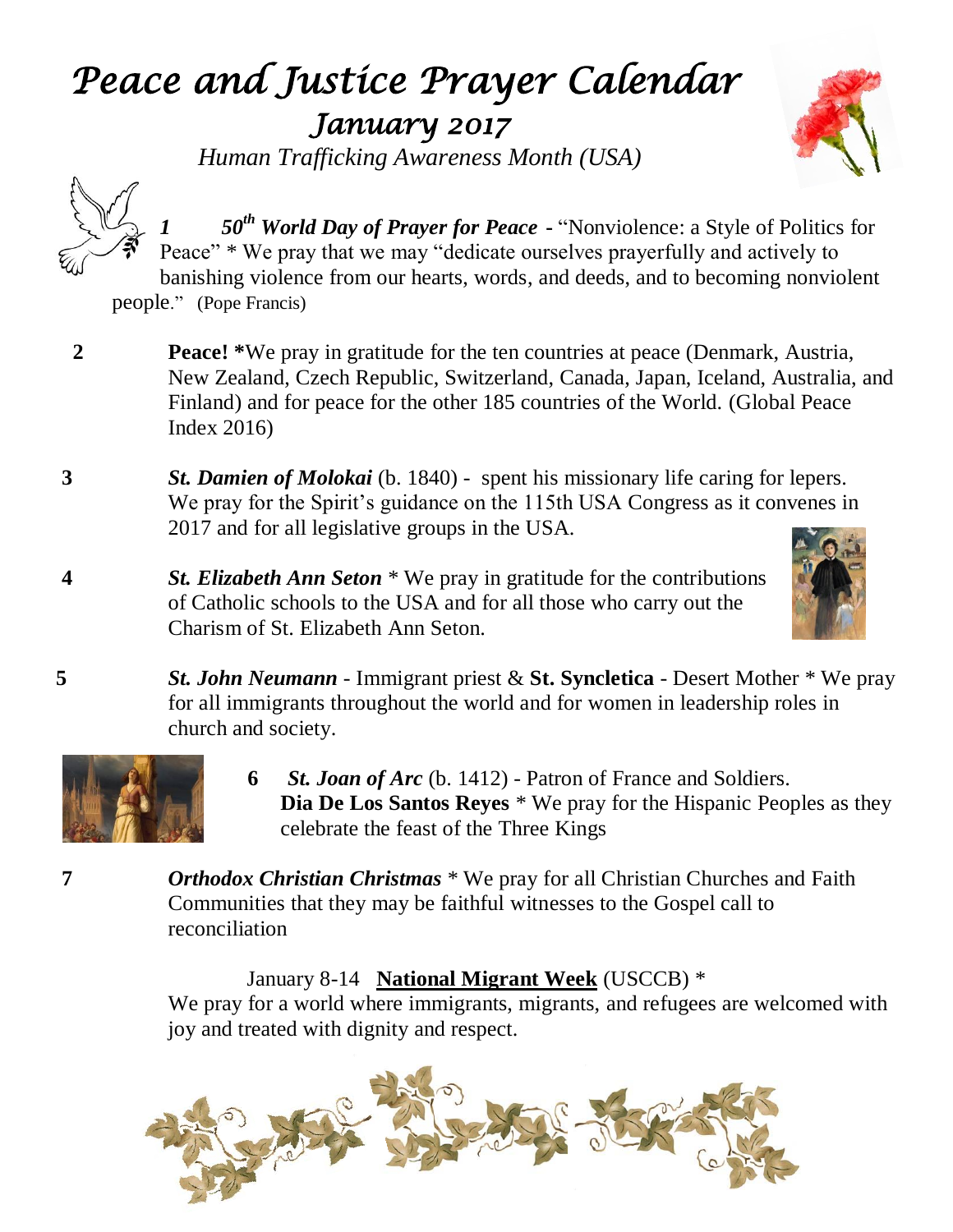

**8** *Feast of the Epiphany* \* We pray in gratitude for the diversity of peoples and cultures in our world. **St. Maximillian Kolbe,** OFM Conv, (b. 1894 ) - Volunteered to die in place of a stranger in a Nazi concentration camp.

# **9** *Feast of the Baptism of Jesus* Rigoberta Menchu Tum (b. 1959) - Guatemalan, Indigenous human rights activist, Nobel Prize winner (1972) \* We pray in gratitude for peacemakers. **10** Southern Christian Leadership Conference founded (1957) - played a large part in the Civil Rights Movement \* We pray that all peoples may experience their civil rights. **11** Human Trafficking Awareness Day (USA) \* We pray for the 600,000 to 800,000 persons trafficked across international borders each year. (US State Department) We pray for those on death row, especially Christopher Wilkins scheduled for execution in Texas, the victim, and their families. **12** For the end of the death penalty and for Robert Philips scheduled for execution in Ohio, the victim, and their families. **13** We pray for "all Catholics, that God inspire them to take action in their local communities to support and protect migrants and to advocate on their behalf." (National Migrant Week Petition) **14** We pray "for migrants, refugees and all other strangers in our midst, that they may find strength in our concern for justice and feel the warmth of our love." National Migrant Week Intention



- **15 Etty Hillesum** (b.1914) Writer whose diaries describe the round-up and sending of Jews in the Netherlands to concentration death camps during the  $2<sup>nd</sup>$  World War, as well as her spiritual development and deepening faith. Deported to Auschwitz (1943) where she was killed on November 30.
- **16 Martin Luther King Jr. Day of Service \*** We pray for human rights and equality for all. Religious Freedom Day (UN) We pray for and acceptance and understanding among believers of all faiths.

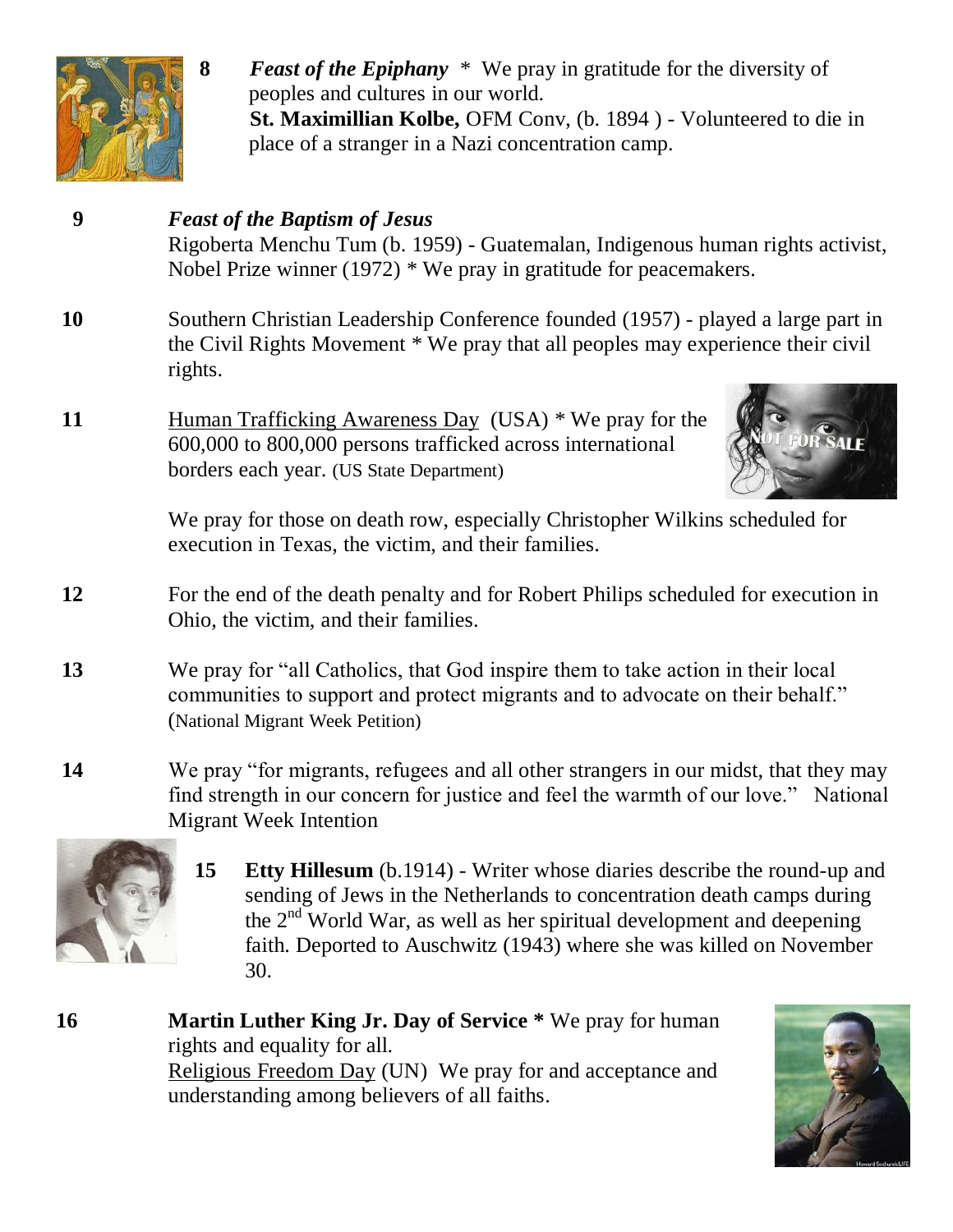**Jan 16-20** No Name Calling Week (USA) \* We pray for the end of Bullying in all its forms



**17** We pray "that sincere dialog among men and women of different faiths may produce the fruits of peace and justice." (Pope Francis Monthly Intention)



Benjamin Franklin (b. 1706) – was one of the Founding Fathers of the U.S., also, among other things, was a leading author, politician, postmaster, inventor, and diplomat. He once said, "*To succeed, jump as quickly at opportunities as you do at conclusions,"* 

#### **January 18-25** Week of Prayers for Christian Unity Theme: **"Reconciliation: The Love of Christ compels Us**

- **18** We pray "that by means of dialog and fraternal charity and with the grace of the Holy Spirit that Christians may overcome divisions." ( Pope Francis Monthly Intention) We pray for Ricky Javon Gray scheduled for execution in Virginia, the victim, and their families.
- **19** We pray for all Christian Churches and Faith Communities that they may be faithful witnesses to the Gospel call to reconciliation.
- **20** Presidential Inaugural Day We pray for the Spirit's guidance on President Donald Trump, Vice-President Michael Pence, and all members of the executive branch of the government.



**21** Women's March In Washington D.C. "Women's rights are Human Rights" \* We pray for the safety of the participants and the success of their message.



**22** National Prayer Vigil for Life \* We pray " for those who long for the equality of all persons : for their dedication to the unborn, the old, the condemned, and the forgotten, may they grow every day". (USCCB)

**23** Day of Prayer for the Legal Protection of the Unborn \* We pray for those who work to defend the lives of the unborn, the sick, the infirm, and the aged.

> For Gary Hagen scheduled for execution in Oregon, the victim, and their families. John Hancock (1737), American merchant, statesman, and prominent Patriot of the American Revolution, said upon signing the Declaration of Independence, ["There! His Majesty can now read my name without glasses. And he can double](http://www.inspiringquotes.us/quotes/xOZI_cRerMNvb)  [the reward on my head!"](http://www.inspiringquotes.us/quotes/xOZI_cRerMNvb)